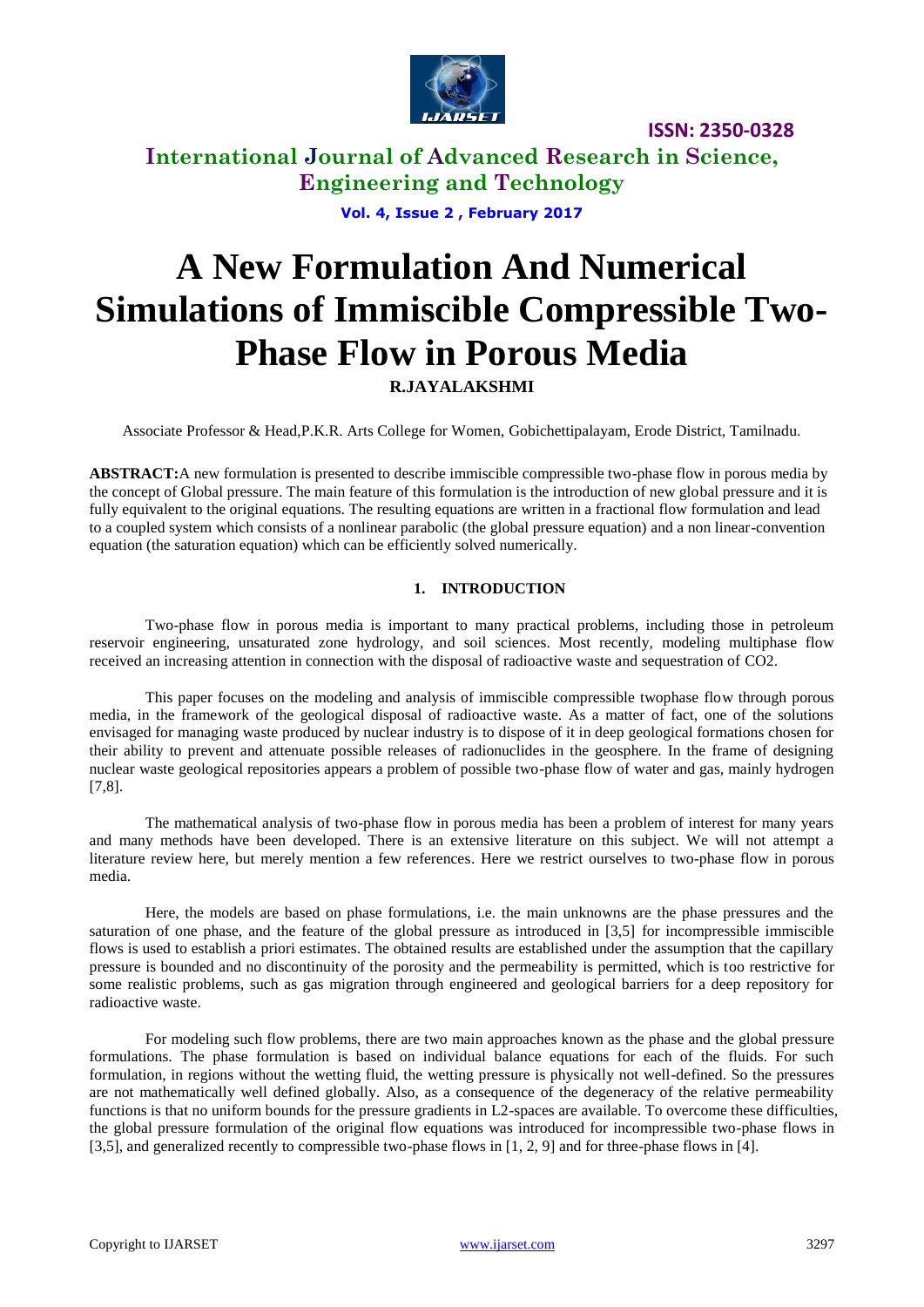

# **International Journal of Advanced Research in Science, Engineering and Technology**

**Vol. 4, Issue 2 , February 2017**

### **II. PRELIMINARIES FOR THE REGULARIZED PROBLEM**

- The model of water-gas flow to be presented here is formulated in terms of the non- wetting (gas) phase saturation and the global pressure and it is developed in [2,3].
- The saturations of the wetting and the non wetting phases are denoted by  $S_w$  and  $S_g = 1 S_w$ Relative mobility is  $\lambda_i = \lambda_i(s), j \in \{w, g\}.$
- The pressures and the mass densities of the wetting and the non- wetting phases are

denoted by  $P_w$ ,  $P_g$  and  $\rho_w$ ,  $\rho_g$ .

- The wetting phase (water) is assumed incompressible  $(\rho_w = \text{const})$  and the non – wetting (gas) phase is compressible  $\rho_g = \rho_g(P_g)$
- The fully equivalent global pressure formulation of immiscible, compressible two phase flow in [2,3] is defined in terms of the global pressure P.
- The saturation potential  $\theta$  defined by  $\theta = \beta$   $(S) = \int_{a}^{s} \sqrt{\lambda_{w}(S)\lambda_{g}}$  $\sqrt{\lambda_w(S)\lambda_g}$  (S)  $P_c'$  (s) ds 2.1 Where  $P_c(S) = P_g$ ,  $P_w$  is the capillary pressure function.
- The global pressure P is a pressure like variable which allows to express the phase pressures  $P_w$ ,  $P_g$  and the global pressures

$$
P_w = P_w(S, P), P_g = P_g(S, P).
$$

The non – wetting phase mass density will be expressed as a function of S and P

$$
\rho_g = \rho_g(P_g(S, P)) = : \rho_g(S, P).
$$

The phase pressures are given by [2]

 $P_{g}(S, P) = P + P_{c}(0) + \int_{0}^{S} f_{w}$  $\int_{0}^{5} f_{w}$  (S,P) P<sub>c</sub>' (s) ds 2.2  $P_w(S, P) = P_g(S, P) - P_c(s)$  2.3 where the fractional flow functions are defined by,  $f_{\rm w}$  (S,P) =  $\frac{\rho_{w} \lambda_{w}$  (S)<br> $\lambda$  (S,P)  $f_g(S,P) = \frac{\rho_g(S,P) \lambda_g(S)}{\lambda(S,P)}$ 

The total mobility  $\lambda$  (S, P) defined by

$$
\lambda(S, P) = \rho_w \lambda_w(S) + \rho_g(S, P) \lambda_g(S)
$$

 The water – gas flow equations fully equivalent global pressure formulation are described by the following equations [2].

$$
- \rho w \Phi_{\partial t}^{\partial S} - \text{div} (\Lambda_w(S, P) K \nabla P) + \text{div} (A(S, P) K \nabla \theta) + {\rho_w}^2 \text{ div} (\lambda_w(S) Kg) = F_w \longrightarrow 2.4
$$
  

$$
\Phi_{\partial t}^{\partial} (\rho_g(S, P)S) - \text{div} (\Lambda_g(S, P) K \nabla P) - \text{div} (A(S, P) K \nabla \theta) + \text{div} (\lambda_g(S) \rho_g(S, P)^2 Kg) = F_g \longrightarrow 2.5
$$

Where  $\Phi(x)$  is porosity,  $K(x)$  is the absolute permeability tensor of the porous medium,  $F_w$ ,  $F_g$  are source terms and g is gravity vector.

• The coefficient  $A(S, P)$  is given by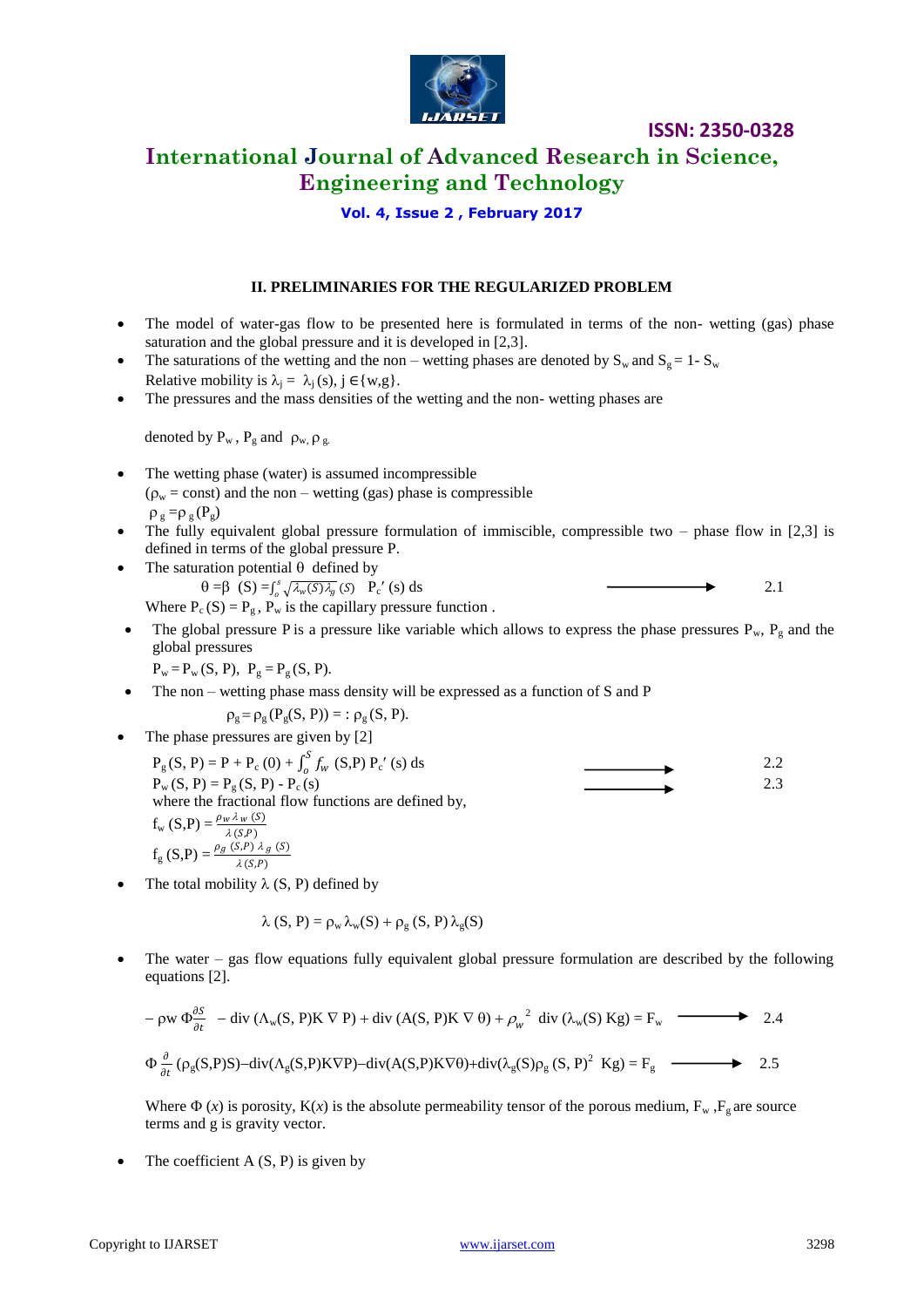

**International Journal of Advanced Research in Science, Engineering and Technology**

# **Vol. 4, Issue 2 , February 2017**

 $A(S, P) = \rho_w \rho_g(S, P)$   $\frac{\sqrt{\lambda_w (S) \lambda_g (S)}}{\lambda(S, P)}$  $\lambda(S,P)$ 

$$
\longrightarrow
$$
 2.6

The mobility functions  $\Lambda_w$ ,  $\Lambda_g$  are given by

$$
\Lambda_w(S, P) = \rho_w \lambda_w(S) \omega(S, P)
$$

$$
\Lambda_g(S, P) = \rho_g(S, P) \lambda_g(S) \omega(S, P),
$$

where the function  $\omega(S, P)$  is defined by ([2], [3])

$$
\omega(S,P) = \frac{\partial P_w(S,P)}{\partial P} = \frac{\partial P_g(S,P)}{\partial P}
$$

• Let a Porous domain  $\Omega \subset \mathbb{R}^d$ , d = 1, 2, 3 be bounded, connected, Lipschitz domain.

The domain boundary is considered to be decomposed as

$$
\partial\Omega=\Gamma D\cup\ \Gamma N
$$

The time interval is  $(0, T)$  of  $Q = \Omega x (0, T)$ ,  $\overline{I}^T = \overline{I} i x (0, T)$ ,  $i \in \{D, N\}$ .

• The boundary conditions for the system as follows,

$$
\theta = \theta_{\text{D}}, \, \text{P} = \text{P}_{\text{D}} \text{ on } \Gamma \text{D}^{\text{T}} \tag{2.7}
$$

 $\longrightarrow$  2.8

$$
Q_w.n = G_w, Q_n. n = G_g \text{ on } \Gamma N^T
$$

Here P<sub>D</sub>,  $\theta$ <sub>D</sub>, G<sub>w</sub> and G<sub>g</sub> are given functions, n is the outward unit normal to  $\partial\Omega$  and

$$
Q_w = \rho_w q_w = -\Lambda_w(S, P)K\nabla P + A(S, P)K\nabla \theta + \rho^2 \lambda_w(S) Kg
$$

$$
Q_g=\rho_g\left(P_g\right)q_g=-\Lambda_g\left(S,\,P\right)K\nabla P-A(S,\,P)K\nabla\theta+\rho_g\left(S,\,P\right)^2\,\lambda_g\left(s\right)\,Kg
$$

are the phase mass fluxes with q<sub>i</sub> being the volumetric velocity of the j – phase, j  $\in \{w, g\}$ 

• The Dirichlet boundary data  $P_D$ ,  $\theta_D$  are assume to extended to the whole domain Q.

The space 
$$
W = \{ \phi \in L^2(0, T, H^1(\Omega)) \phi \in L^\infty(0, T, L^1(\Omega)), \partial_t \phi \in L^1(Q) \}
$$

With the norm

$$
||| \phi ||| = || \phi ||_{L^{2} (O,T,H^{1}(\Omega))} + || \phi ||_{L^{\infty} (O,T,H^{1}(\Omega))} + || \partial_{t} \phi ||_{L^{1} (Q)}
$$

• Define  $S_D = S(\theta_D)$ , where  $S = \beta^{-1}$  and  $P_{wD} = P_w(S_D, P_D)$ ,  $P_{gD} = P_g(S_D, P_D)$ 

The initial conditions are,

$$
\theta(x, 0) = \theta_0(x), P(x, 0) = p_0(x) \text{ in } \Omega
$$

 $(A_1)$  The porosity  $\Phi \in L^{\infty}(\Omega)$  and there exist constants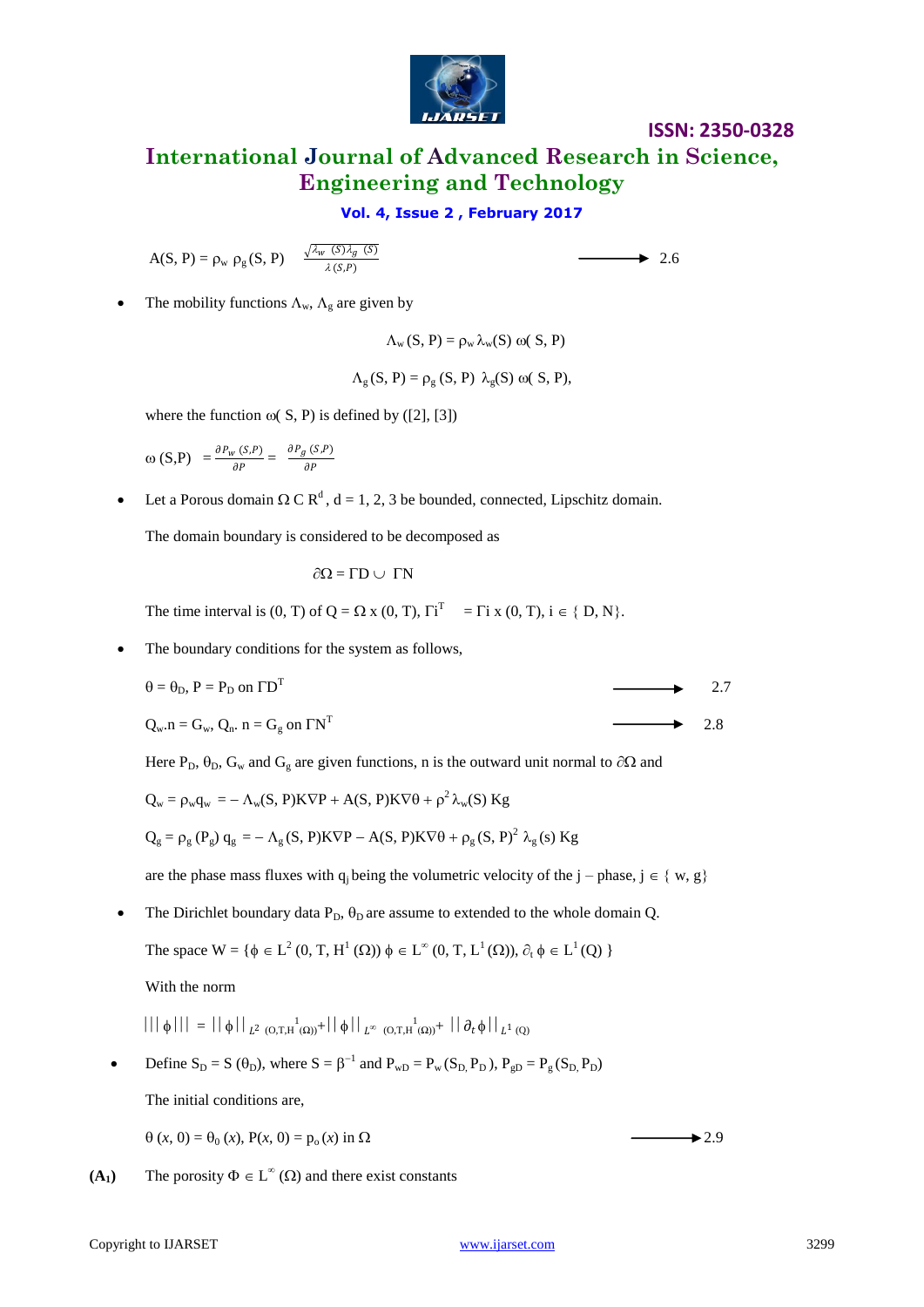

# **ISSN: 2350-0328 International Journal of Advanced Research in Science, Engineering and Technology**

# **Vol. 4, Issue 2 , February 2017**

 $0 < \phi_m \le \phi_M < +\infty$ , such that  $0 < \phi_m \le \Phi(x) \le \phi_M$  a.e. in  $\Omega$ 

 $(A_2)$  The permeability tensor  $K \in (L^{\infty}(\Omega))^{d \times d}$ , and there exist constants

 $0 < k_m \leq k_M < +\infty$ , such that for almost all  $x \in \Omega$  and all  $\xi \in R^d$  it holds:

$$
k_m \mid \xi \mid^2 \leq K(x) \xi, \xi \leq k_M \mid \xi \mid^2
$$

(A<sub>3</sub>) Relative mobilities  $\lambda_w, \lambda_g \in C([0, 1]; R^+), \lambda_w(S_w = 0) = 0$ 

and  $\lambda_g$  (S<sub>g</sub> = 0) = 0.  $\lambda_j$  is an increasing function of S<sub>j</sub>. There exist a constants  $\lambda_M \ge \lambda_m > 0$  such that for all S  $\in [0, 1]$ 

 $0 < \lambda_{m} \leq \lambda_{w} (S) + \lambda_{g} (S) \leq \lambda_{M}$ 

(A<sub>4</sub>) There exist a constants  $p_c$ ,  $_{min} > 0$  and  $M > 0$  such that the capillary pressure function

 $S \longrightarrow P_c(s), P_c \in C([0, 1); R^+) \cap C^1([0, 1); R^+),$ 

for all  $S \in (0, 1)$  satisfy  $P'_c$   $(S) \ge p_c$ , min > 0  $\longrightarrow 2.10$ 

$$
\int_0^1 \text{Pc}'(S) \, \text{d}s + \sqrt{\lambda_w(S)\lambda_{g(S)}} \, \text{Pc}'(S) \leq M \tag{2.11}
$$

There exist  $S^* \in (0, 1)$  and  $\gamma > 0$  such that for all  $S \in (0, S^*)$ 

$$
S^{2-\gamma} P_c(S) \le M,
$$
  
\n
$$
P_c(S) - P_c(0) \le M S P_c(S)
$$
  
\n2.12

**(A5)** There exist  $0 < \tau < 1$  and  $C > 0$  such that for all  $S_1, S_2 \in [0, 1]$ 

$$
C \Big| \int_{S_1}^{S_2} \sqrt{\lambda_w(S) \lambda_g(S) ds} \Big| \Big|^\tau \geq |S_1 - S_2|
$$

**(A6)**  $\rho_w > 0$ ,  $\rho_g$  is a C<sup>1</sup>(R) increasing function and there exist

 $\rho_m$ ,  $\rho_M > 0$  such that for all  $p \in R$  it holds

 $\rho_m \le \rho_g(p) \le \rho_M$ ,  $0 < \rho_g(p) \le \rho_M$ 

- **(A7)**  $F_w$ ,  $F_g \in L^2(Q)$ ,  $F_w \ge 0$  a. e. in Q
- **(A8)** The boundary and initial data satisfy

 $P_D$ ,  $P_C(S_D) \in W$ ,  $0 \le S_D \le 1$  a.e in Q;

$$
G_w, G_g \in L^2(\Gamma_N), G_w \leq 0;
$$

 $p_0, \theta_0 \in L^2(\Omega), 0 \le \theta_0 \le \beta(1)$  a.e in  $\Omega$ 

#### **Remark 2.1**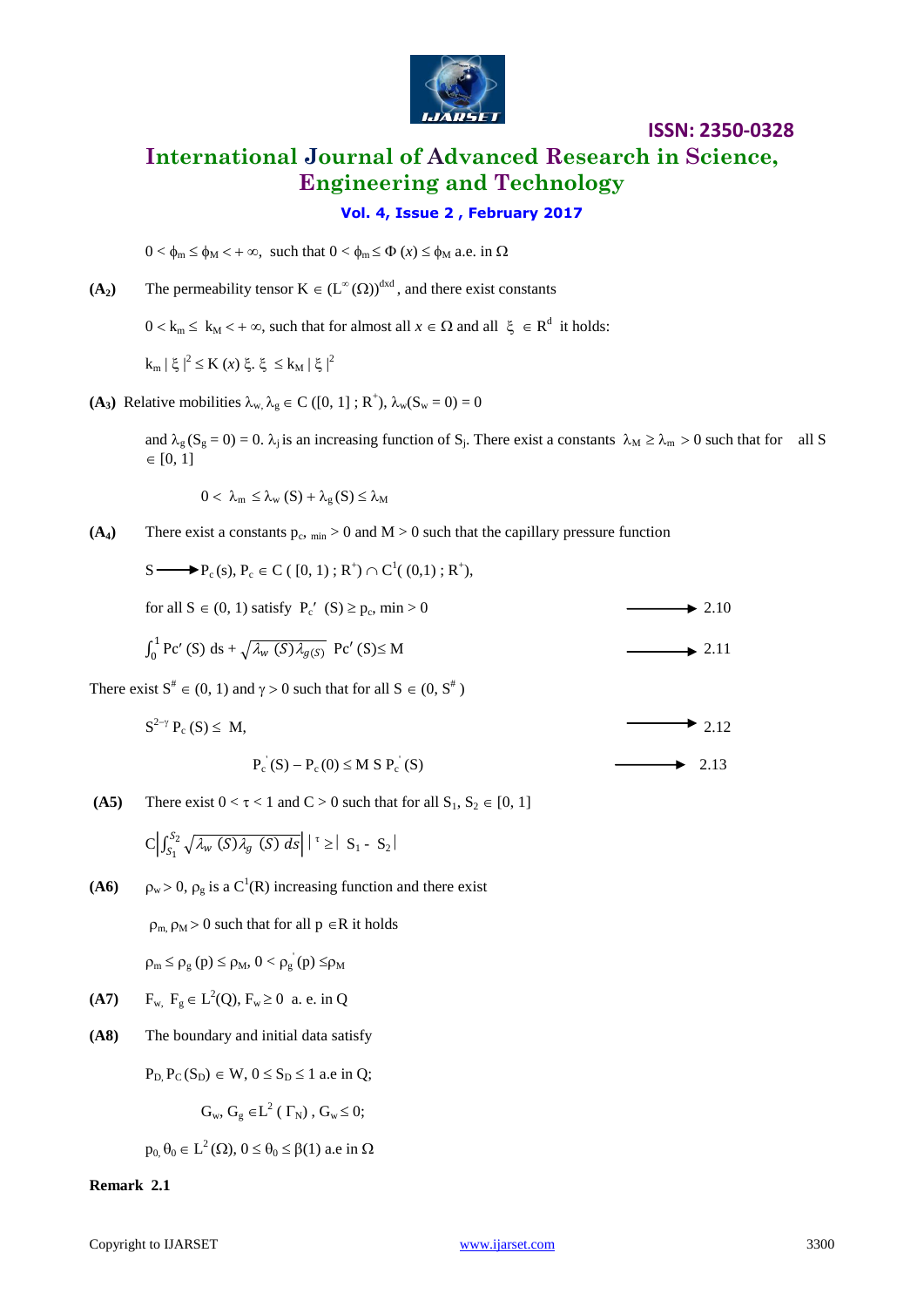

**International Journal of Advanced Research in Science, Engineering and Technology**

# **Vol. 4, Issue 2 , February 2017**

A consequence of incompressibility of the wetting phase, the restrictions on the capillary pressure Pc in **(A4)** are given only at  $\bar{S} = 0$ , which is less strict compared to the corresponding assumptions in [4], where both phase are compressible.

From assumptions,

 $P_D$ ,  $P_C(S_D) \in W$  in  $(A_8)$  if follows that the functions

 $P_{\text{wD}} = P_{\text{w}} (S_{\text{D}}, P_{\text{D}})$  and  $P_{\text{gD}} = P_{\text{g}} (S_{\text{D}}, P_{\text{D}})$  are also in the space W.

That is  $S_D \in W$ .

### **Remark 2.2**

• In [2] that  $\omega$  is smooth function for which there is a constant C such that

$$
e^{-CS} \le \omega(s, p) \le 1 \text{ in } [0, 1] \times R
$$

It follows from (3.10) and (A5) that  $S = \beta^{-1}$  is Holder Continuous with exponent  $\tau$ .

$$
\frac{p_c^{\tau}, \min}{c} \quad |\mathbf{S}_2 - \mathbf{S}_1| \le |\beta(\mathbf{S}_2) - \beta(\mathbf{S}_1)|^{\tau} \tag{2.15}
$$

The Dirichlet boundary condition, introduce the space

 $V = \{u \in H^1(\Omega), u \mid \Gamma_D = 0 \}$ 

### **III.REGULARIZED GLOBAL FORMULATION**

#### **REGULARIZED PROBLEM**

Introducing a regularized capillary pressure derivative, a regularized capillary pressure and regularized phase pressure as follows:

|                                                                                                   | $\left.\left.\right 2\left(1\text{-}S/\eta\right)\frac{P_{\mathcal{C}}\left(\eta\right)-P_{\mathcal{C}}\left(0\right)}{\eta}+\left[2\frac{S}{\eta}-1\right]P'\right c\left(\eta\right)\text{for }S\leq\eta\right $ |                               |  |     |
|---------------------------------------------------------------------------------------------------|--------------------------------------------------------------------------------------------------------------------------------------------------------------------------------------------------------------------|-------------------------------|--|-----|
|                                                                                                   |                                                                                                                                                                                                                    | for $\eta \leq S \leq 1-\eta$ |  |     |
| $R_{\eta} (P_c (S)) = \begin{cases} P_c (S) \\ P_c (1-\eta) \end{cases}$                          |                                                                                                                                                                                                                    | for 1- $\eta \leq S \leq 1$   |  | 3.1 |
|                                                                                                   |                                                                                                                                                                                                                    |                               |  |     |
| $P_c^{\eta}$ (S) = P <sub>c</sub> (0) + $\int_0^s R_{\eta} p_c'(s) ds$                            |                                                                                                                                                                                                                    |                               |  | 3.2 |
| $P_q^{\eta}$ (S,P) = P + P <sub>c</sub> (0) + $\int_0^s f_w$ (S, P) R <sub>n</sub> $p'_c$ (s)) ds |                                                                                                                                                                                                                    |                               |  | 3.3 |
| $P_w^{\eta}$ (S,P) = P - $\int_0^s f_g$ (S, P) R <sub>n</sub> $p_c'(s)$ ) ds                      |                                                                                                                                                                                                                    |                               |  | 3.4 |
|                                                                                                   |                                                                                                                                                                                                                    |                               |  |     |

Clear that  $P_g^{\eta}$  (S,P) -  $P_{w_\eta}^{\eta}$  (S,P) =  $P_c^{\eta}$  (S).

In [4], for any  $\eta > 0$ ,  $P_c(S)$  is bounded, monotone,  $C^1[0,1]$ ) function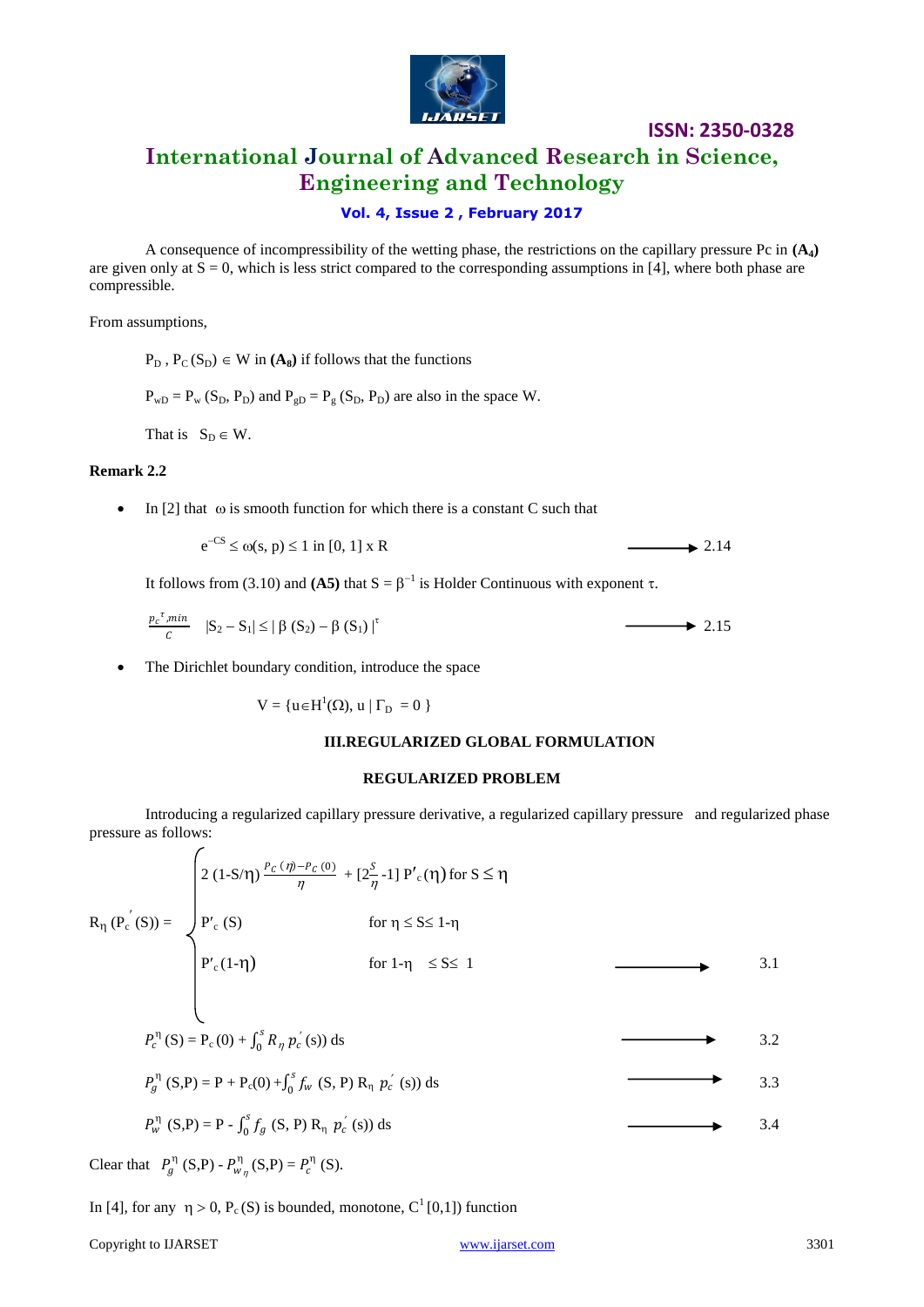

# **International Journal of Advanced Research in Science, Engineering and Technology**

# **Vol. 4, Issue 2 , February 2017**

 $P_c^{\eta}$  (S) = P<sub>c</sub> (S) for S  $\in$  [ $\eta$ , 1- $\eta$ ].

For Small  $\eta$  it holds

$$
\frac{d}{dS} P_c^{\eta} (S) \ge P_{C, \min} / 2 > 0
$$
\n
$$
| R_{\eta} P_c^{\eta} (S) | P_{C, \max} < +\infty
$$
\nFor some constant  $P_{C, \max}^{\eta}$  and there is a constant  $M \ge 1$  such that

$$
R_{\eta}(P_{c}, S) \le M P_{c}(S), \quad \text{for } S \in (0,1)
$$

The derivatives of the regularized phase pressures are equal in the non regularized case can be written as

$$
\frac{\partial P_g^{\eta}}{\partial P} = \frac{\partial P_w}{\partial P} = \omega^{\eta} (S, P).
$$
  
\n
$$
\nabla P_g^{\eta} = \omega^{\eta} (S, P) \nabla P + f_w (S, P) R_{\eta} (P_c (S) \nabla S)
$$
  
\n
$$
\nabla P_w^{\eta} = \omega^{\eta} (S, P) \nabla P - f_g (S, P) R_{\eta} (P_c (S) \nabla S)
$$
  
\n
$$
P_g^{\eta}, P_w^{\eta}, \in L^2(0, T; H^1 \Omega)
$$
  
\nfor P,S  $\in L^2(0, T; H^1 \Omega)$ .

Consider the regularized system (2.4) (2.5) in which replace  $\rho_{\rm g}$  (S, P) by

$$
P_g^{\eta}(S,P) := P_g^{\eta}(P_g^{\eta}(S,P)) \tag{3.9}
$$

and the function  $A(S, P)$  by  $A^{\eta}(S, P)$  for  $\eta > 0$ , defined by

$$
A^{\eta}(S,P) = \frac{\rho_w \rho_g(S,P)}{\lambda(S,P)} \lambda_w(S) \lambda_g(S) R_{\eta}(P_c'(S)) + \eta > 0
$$

#### • Regularized system as

$$
-\rho_{w} \Phi \frac{\partial S^{\eta}}{\partial t} - \text{div} (\Lambda_{w}^{\eta} (S^{\eta} \cdot P^{\eta}) \cdot K \nabla P^{\eta}) + \text{div} A^{\eta} (S^{\eta} \cdot P^{\eta}) \cdot K \nabla S^{\eta}) + \rho_{w}^{2} \text{div} (\lambda_{w} (S^{\eta}) \cdot K_{g}) = F_{w}
$$
\n3.11  
\n
$$
\Phi \frac{\partial}{\partial t} (\rho_{g}^{\eta} (S^{\eta}, P^{\eta}) S^{\eta}) - \text{div} (\Lambda_{g}^{\eta} (S^{\eta} \cdot P^{\eta}) K \nabla P^{\eta}) - \text{div} A^{\eta} (S^{\eta} \cdot P^{\eta}) K \nabla S^{\eta}) + \text{div} (\lambda_{g} (S^{\eta}) \rho_{g}^{\eta} (S^{\eta} \cdot P^{\eta})^{2} K_{g}) = F_{g}
$$
\n3.12  
\nWhere  $\Lambda_{w}^{\eta} (S, P) = \rho_{w} \lambda_{w} (S) \omega^{\eta} (S, P)$   
\n $\Lambda_{g}^{\eta} (S, P) = \rho_{g} (S, P) \lambda_{g} (S) \omega^{\eta} (S, P)$   
\n• The regularized total mobility

 $\Lambda^{\eta}$  (S,P) =  $\Lambda^{\eta}_{w}$  (S,P) +  $\Lambda^{\eta}_{g}$  $(S,P)$  3.14

and the regularized function  $\beta$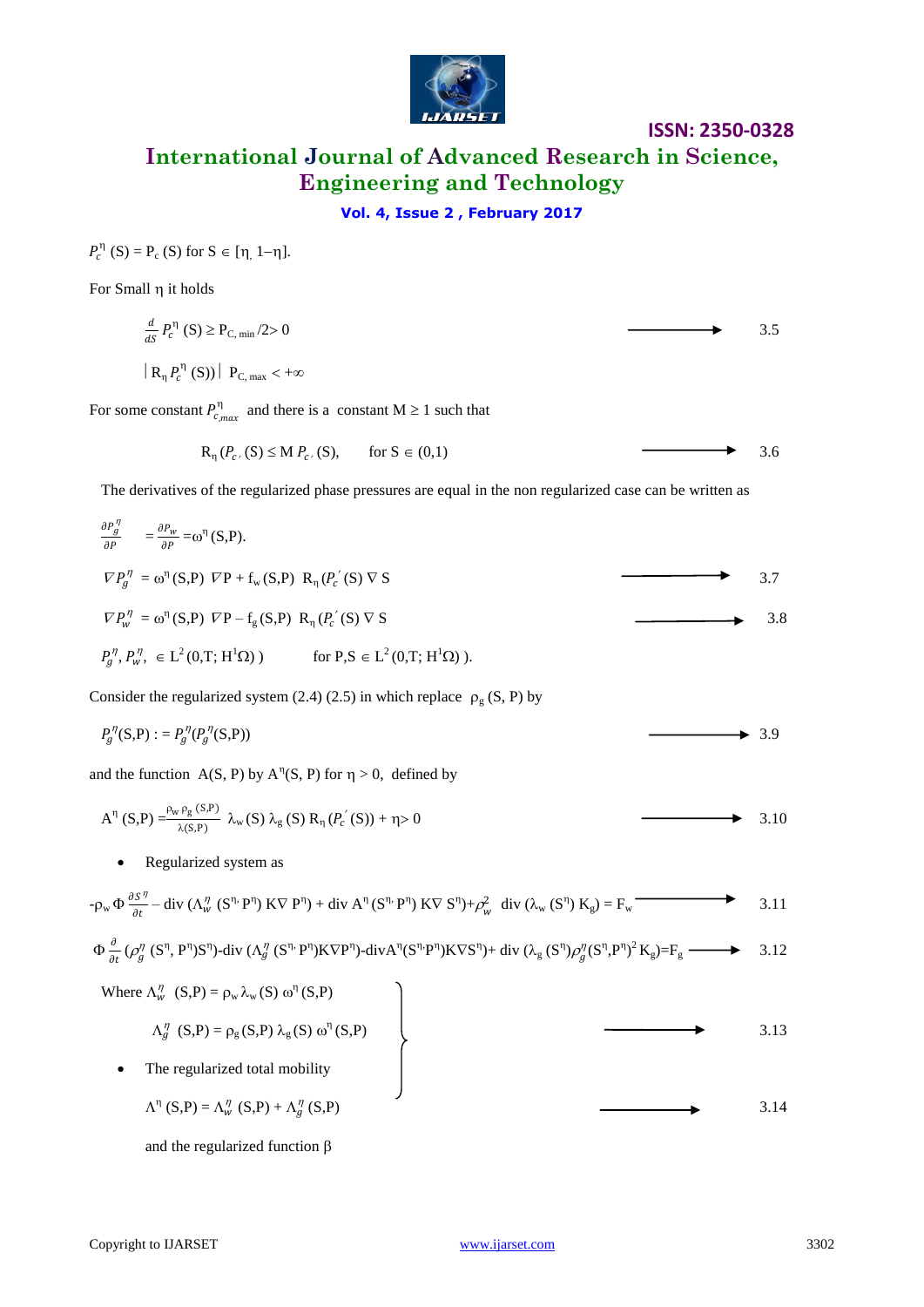

# **International Journal of Advanced Research in Science, Engineering and Technology**

# **Vol. 4, Issue 2 , February 2017**

 $\beta^{\eta}(\text{S}) = \int_0^S \sqrt{\lambda_{\text{w}}(s)\lambda_{\text{g}}(s)}$  $\int_0^3 \sqrt{\lambda_w (s) \lambda_g (s)}$   $R_\eta P_c'$ Where  $S^{\eta} = (\beta^{\eta}) - 1$ 

(s)) ds  $3.15$ 

Some uniform estimates and limits for regularized co-efficient proved in [ 4 ].

### **Lemma (3.1)**

Assume **(A4)** and **(A6).** Then three exists a constant  $C > 0$ . independent of  $\eta$ , such that

 $|P_{g}^{\eta}(S,P)| \leq C (|P| + 1),$  $P_w^{\eta}$  (S,P)  $\leq$  P, 3.16  $|\lambda_{\rm W}(\rm S) P_{\rm W}^{\eta}(\rm S, P)| \leq C (|P| + 1)$  $e^{-cs} \leq \omega^{\eta} (S,P) \leq 1$ 

and the following sequences converge uniformly in [0,1] x R as  $\eta \rightarrow 0$ .

$$
P_g^{\eta}(S,P) \longrightarrow P_g(S,P),
$$
  
\n
$$
\omega^{\eta}(S,P) \longrightarrow \omega(S,P)
$$
  
\n
$$
\Delta_j^{\eta}(S,P) \longrightarrow \Delta_j(S,P), \quad j \in \{w, g\}
$$
  
\n
$$
\beta(S) \longrightarrow \beta^{\eta}(S) \text{ uniformly in } [0,1]
$$
  
\n3.17

#### **Remark : 3.2**

The assumption on the boundary data  $P_D$ ,  $P_c(S_D) \in W$  in (A8).

 $P_{\text{wD}}$ ,  $P_{\text{gD}}$ ,  $\beta(S_D) \in W$ . Define  $P_{w_D}^{\eta} = P_{w_D}^{\eta}$  (S<sub>D,</sub> P<sub>D</sub>) and  $P_{g_D}^{\eta} = P_g^{\eta}$  (S<sub>D,</sub> P<sub>D</sub>) and use (2.21), show that the norms  $\|\Psi_{wD}\|$ ,  $\|\Psi_{gD}\|$  and  $\|\beta(S_D)\|$  are uniformly bounded with respect to the parameter  $\eta$ .

For example,

 $\nabla P_w^{\eta}$   $D = \omega^{\eta} (S_D, P_D) \nabla P_D + f_g (S_D, P_D) R_{\eta} (P_c (S_D) \nabla S_D)$  by the estimate

 $| \nabla P_{w}^{\eta} \mathbf{D} | \leq \nabla P_{\mathbf{D}} + \mathbf{M} P_{\mathbf{c}}(S_{\mathbf{D}}) | \nabla (S_{\mathbf{D}}) |$ 

leading to  $\mid \nabla P_w^{\eta} \cdot D \mid L^2_{(0,T;H^{\eta} \Omega)} \leq C \left(1+ \left| \mid \nabla P_D \right| \mid L^2_{(0,T;H^{\eta} \Omega)} + \left| \mid P_c(S_D) \right| \mid L^2_{(0,T;H^{\eta} \Omega)}$ 

#### Then we have

 $\beta(S_D) \rightarrow \theta_D$  weakly in  $L^2(0,T; H^1\Omega)$  as  $\eta \rightarrow 0$ .

#### Copyright to IJARSET [www.ijarset.com](http://www.ijarset.com/) 3303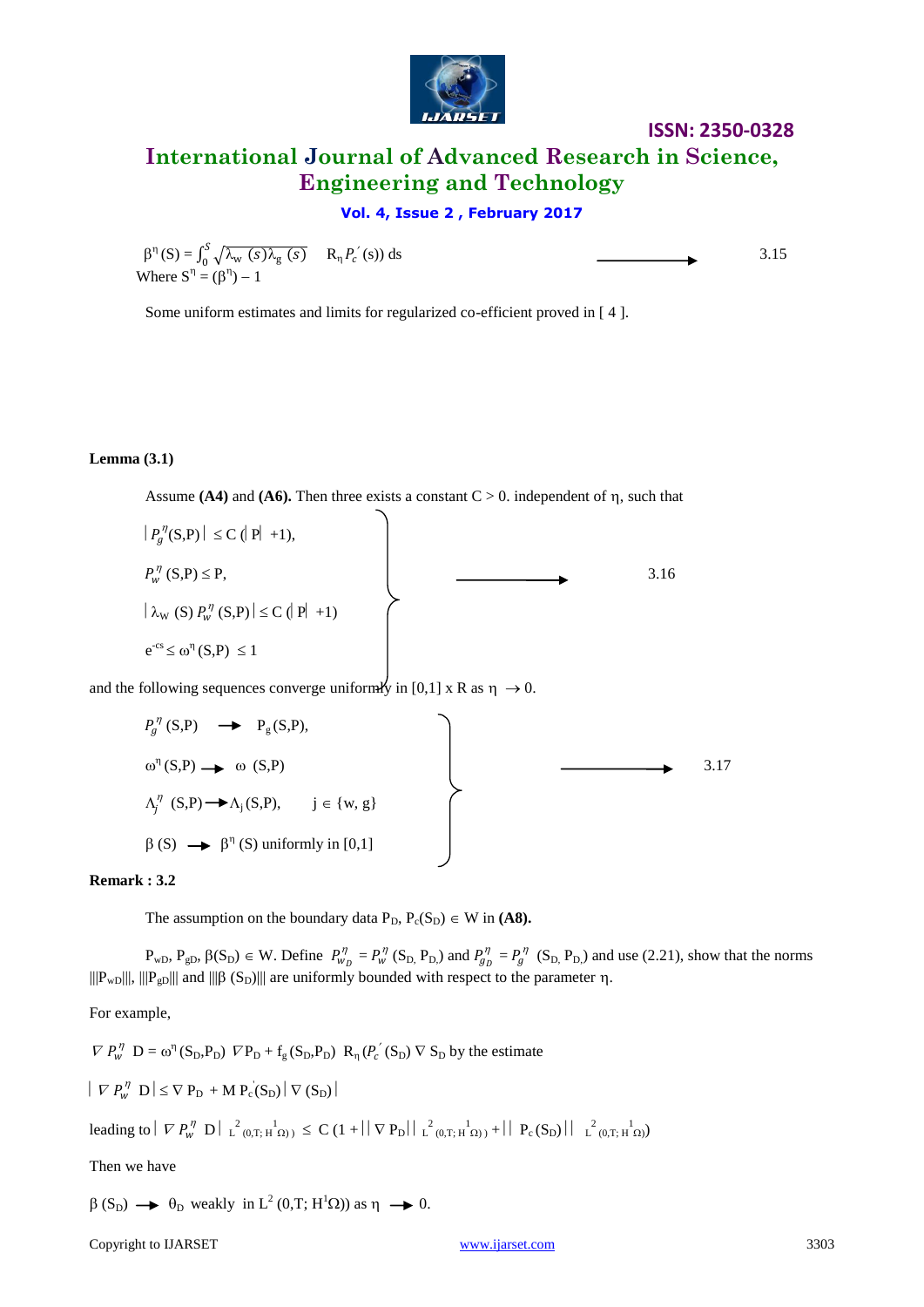

# **International Journal of Advanced Research in Science, Engineering and Technology**

**Vol. 4, Issue 2 , February 2017**

### **Theorem : 3.3 REGULARIZED GLOBAL FORMULATION**

Let  $(A1) - (A8)$ . Denote  $S = S(\theta)$ . Then there exists  $(P, \theta)$ 

such that

$$
P \in L^2(0, T; V) + P_D, \theta \in L^2(0, T; V) + \theta_D, 0 \le \theta \le \beta(1)
$$
 a.e in Q

$$
\partial_t (\Phi S) \in L^2(0, T; V'), \quad \partial_t (\Phi \rho_g(S, P) S) \in L^2(0, T; V');
$$

for all  $\phi$ ,  $\psi \in L^2(0, T; V)$ 

$$
-\rho_w\,\int_0^T<\,\partial_t\,\,(\Phi S),\,\varphi>dt\,+\,\textcolor{black}{\int_Q}\,[\,\,\Lambda_w\,(S,P)\,\,K\nabla\, P.\nabla\varphi]\,dx\,dt\,\textcolor{black}{-}\,\,A\,\,(S,P)\,\,K\,\nabla\theta.\,\,\nabla\varphi]\,\,dx\,\,dt\,\textcolor{black}{-\,\textcolor{black}{\int_Q}\,\lambda_w\,(S)\,\rho_w^{-2}Kg.\,\nabla\varphi\,\,dx\,\,dt\,\,dx}
$$

 $=\int_Q F_w \phi \, dx \, dt - \int_{\Gamma_N} T \, G_w \phi \, d\sigma \, dt$  3.18  $\int_0^T < \partial_t$  $\frac{d}{d} \frac{d}{d\theta} < \partial_t (\Phi \rho_g(S, P) \, S), \Psi > dt + \int_Q [\Lambda_g(S, P) \, K \, \nabla P \nabla \Psi] \, dx dt + A \, (S, P) \, K \, \nabla \theta. \, \nabla \Psi] \, dx dt - \int_Q \lambda_g(S) \, \rho_g^2 K g \, \nabla \Psi dx dt$  $=$  F<sub>g</sub>  $\Psi$  dx  $\int_Q dt$   $-$  G<sub>g</sub>  $\Psi$  d $\sigma$  $\int_{\Gamma_N}^T dt$   $\longrightarrow$  3.19

Furthermore, for all  $\psi \in V$  the functions

$$
t \rightarrow \int_{\Omega} \Phi S \Psi dx
$$
,  $t \rightarrow \int_{\Omega} \Phi \rho_{g} (P_{g}(S, P)) S \Psi dx$ 

are continuous in [0, T] and the initial conditions all satisfied in the following sense.

$$
\[\begin{array}{ccc}\n\hline\n\int_{\Omega} \Phi \, S \Psi dx\n\end{array}\n\]\n(0) = \int_{\Omega} \Phi S_0 \Psi dx\n\]\n\[\n\begin{array}{ccc}\n\hline\n\int_{\Omega} \Phi \rho_g (P_g (S, P)) \, S \Psi dx\n\end{array}\n\]\n(0) = \int_{\Omega} \Phi \rho_g (P_g (S_0, \rho_0) S_0 \psi dx \quad \text{where } S_0 = S (\theta_0)\n\]
$$

#### **IV. A NEW GLOBAL FORMULATION**

In this section, we extend the global pressure formulation in the general case and the purpose of this computation is to define a global pressure p such that (2.2) and (2.3) are exactly equivalent to a set of

two coupled equations.

Setting,

 $P_g^{\eta}(S, P) \rightarrow P_g(S, P),$  $\omega^{\eta}(S, P) \rightarrow \omega(S, P)$  $\Lambda_j^{\eta}(S, P) \rightarrow \Lambda_j(S, P), \qquad j \in \{w, g\}$ 

 $\Lambda_{g}$  (S, P) =  $\rho_{g}$  (S, P)  $\lambda_{g}$ (S)  $\omega$ (S, P)

Now, it is easy to obtain an analytic solution of this problem, then  $A<sup>n</sup>(S,P)$  is well determined.

The rest of the computations to obtain the fractional flow formulations is the same as in section 3 with the difference that  $A(S,P)$  should be replaced as  $A^n(S,P)$  in all coefficients. Then we obtain a new global pressure saturation formulation of the problem given by: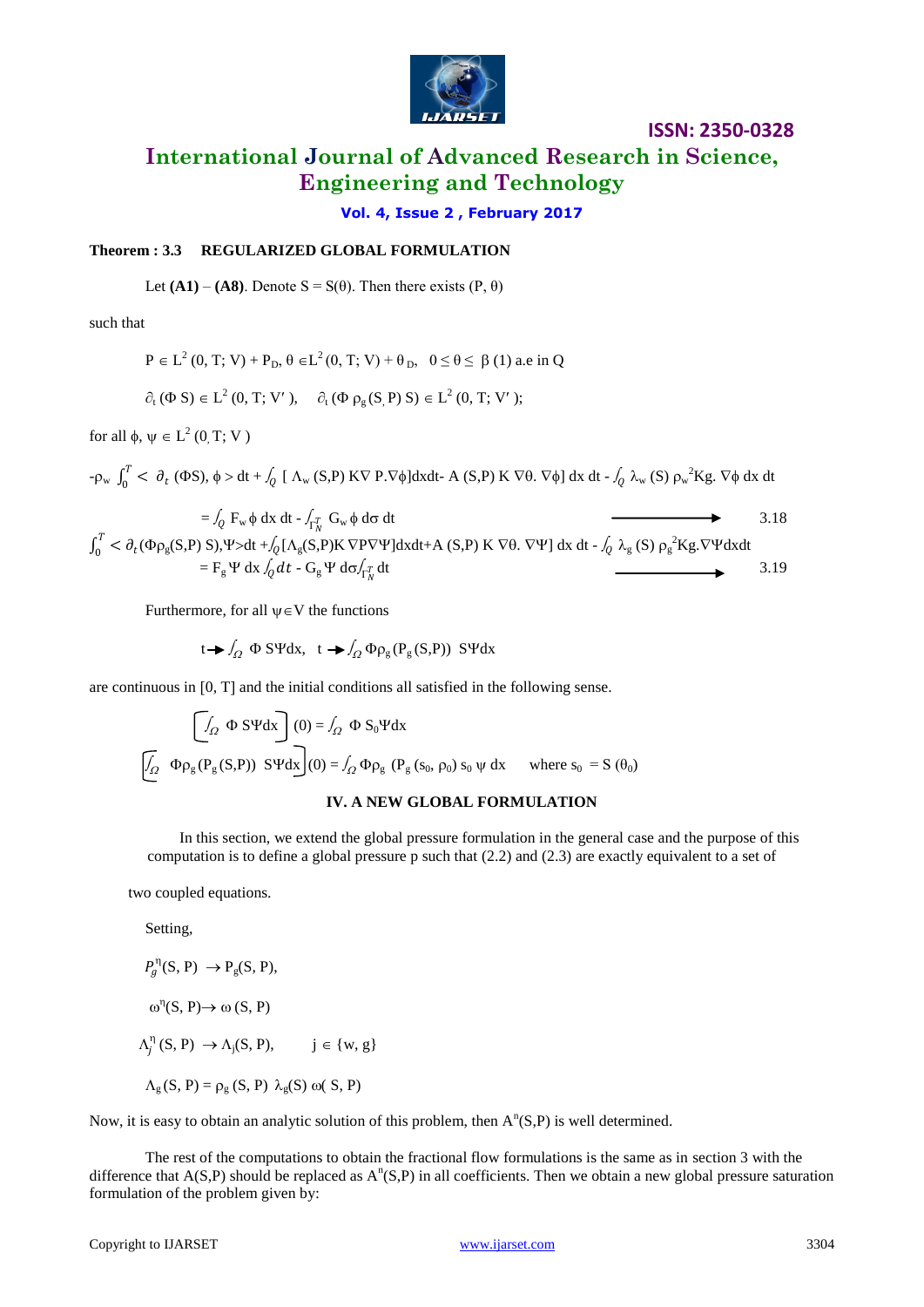

# **International Journal of Advanced Research in Science, Engineering and Technology**

**ISSN: 2350-0328**

### **Vol. 4, Issue 2 , February 2017**

 $P_{w}^{\eta} \int_{0}^{T} < \partial_{\tau}$  $\int_{0}^{T}$  <  $\partial_{\tau}(\phi s)$ ,  $\phi > dt$  +  $\int_{\Omega} [A_{w}^{\eta} (S,P) k \nabla p_{o} \nabla Q - A^{n}(S,P) \nabla Q ] dx dt$ 

 $\int_Q \lambda_w^{\eta}$  (S)  $\rho_w^2$  kg.  $\nabla \phi$  dx =  $\int_Q F_w^{\eta} \phi$  dx dt -  $\int_{\Gamma_N^T} G_w^{\eta}$  $\longrightarrow$  (4.1)

 $\int_0^T < \partial_t$  $\int_{0}^{T}$  <  $\partial_{t}$  ( $\phi \rho_{g}^{\eta}$  (s,p) s,  $\Psi > dt + \int_{Q} [\Lambda_{g}^{\eta}$  (s,p) k  $\nabla p_{o} \nabla \Psi + A^{\eta}$  (s,p) k  $\nabla \theta \nabla \Psi] dx dt$ 

 $-\int_{Q} \lambda_{g}(s) \rho_{g}^{n}(s,p)^{2} k g_{0} \nabla \Psi dx = \int_{Q} F_{g} \Psi dx = \int_{\Gamma} r_{N} G_{g} \Psi d\sigma dt$  (4.2)

Note that the expression of  $\omega$  in the regularized formulation (3.18) and (3.19) are not simply related. It should be noted that this new formulation require to solve a family of ordinary differential equations which could numerically be done by using standard libraries existing in the literature.

#### **NUMERICAL COMPARISION**

In this section we compare the coefficients numerically in regularized and new global pressure formulations. Data are chosen from the benchmark problem Couplex-Gaz [6] proposed by the ANDRA (the French National Radioactive Waste Management Agency), we consider the van Genuchten function with parameters  $n = 1.54$  and  $P_r = 2$ MPa.

Differences between corresponding coefficients in PDEs (3.18)–(3.19) and (4.1)–(4.2) behave in a consistent way when varying the global pressure p, so that it is sufficient to represent one of them. We choose to present the diffusion coefficient A(S.P) from (3.18)–(3.19), and the corresponding diffusion coefficient A<sup>n</sup>(S,P) from (4.1)–(4.2).

The two diffusion coefficients are presented in the right colon of Figure 1 to 4. In the left colon we plot gas pressure  $\Lambda_w^{-n}(S,P)$  from the new global formulation and the gas pressure  $\Lambda_w(S,P)$  given from the regularized global formulation, where hat denotes again that the water saturation is replaced by the capillary pressure. We present functions for three different fixed values of the global pressure p, namely, 2 MPa & 4 MPa.



For  $p = 2 MPa$ ,